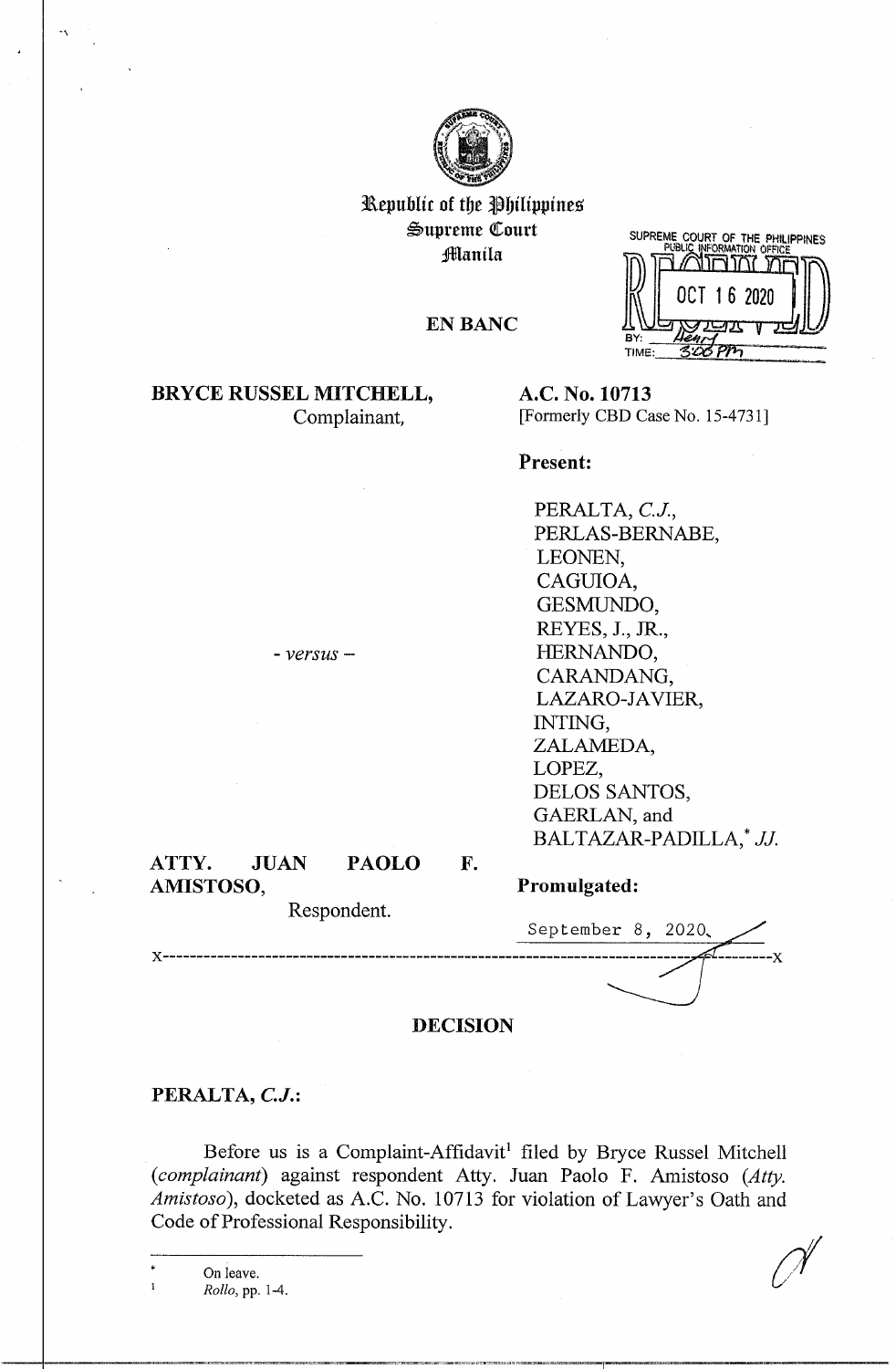!

#### The facts are as follows:

Complainant Bryce Russel Mitchell, a citizen of Canada, married, and with residence at 848-F Mayon St., Plaridel 1, Malabanias, Angeles City, Pampanga, alleged that he and Atty. Amistoso had agreed to a professional fee in the amount of Six Hundred Fifty Thousand Pesos (P650,000.00) for the handling of complainant's annulment case, as indicated in the engagement proposal. The annulment case was thereafter filed and docketed as Civil Case No. 13-13953, entitled *"Bryce Russel Mitchell vs. Mitchie Mae Benerable,"* before Branch 113, Regional Trial Court of Pasay City.

During the pendency of the case, complainant alleged that Atty. Amistoso made several cash advances from him, and the total amount he gave to him amounted to  $\text{\textsterling}800,000.00$ , which was over and above the agreed professional fee. Complainant further averred that, on March 26, 2014, Atty. Amistoso, due to financial difficulties, also borrowed money from him in the amount of P65,000.00, as evidenced by a promissory note marked as Annex "B" of the Complaint-Affidavit.

However, in the course of the annulment case, complainant lamented that Atty. Amistoso vanished completely and failed to return his e-mails and telephone calls. During the scheduled hearings of the case, Atty. Amistoso also failed to appear, as evidenced by Court Orders dated August 28, 2014 and September 25, 2014, respectively.<sup>2</sup> Thus, complainant was constrained to hire another lawyer, as collaborating counsel, to handle his annulment case, as evidenced by Formal Entry of Appearance3 dated November 4, 2014.

On February 23, 2015, the Court resolved to require Atty. Amistoso to Comment on the complaint filed against him for violation of the lawyer's oath and the Code of Professional Responsibility. <sup>4</sup>

In a Resolution<sup>5</sup> dated August 5, 2015, the Court resolved to dispense with the filing of the Comment of Atty. Amistoso, it appearing that the latter has failed to file his Comment on the complaint against him. The Court, thus, resolved to refer the instant complaint to the Integrated Bar of the Philippines *(IBP)* for investigation, report and recommendation within ninety (90) days from receipt.

- $\overline{\mathbf{3}}$ *Id.* at 14.
- 4 *Id.at* 17.
- *5 Id.* at 19.

<sup>2</sup>  *Id.* at 11 and 12.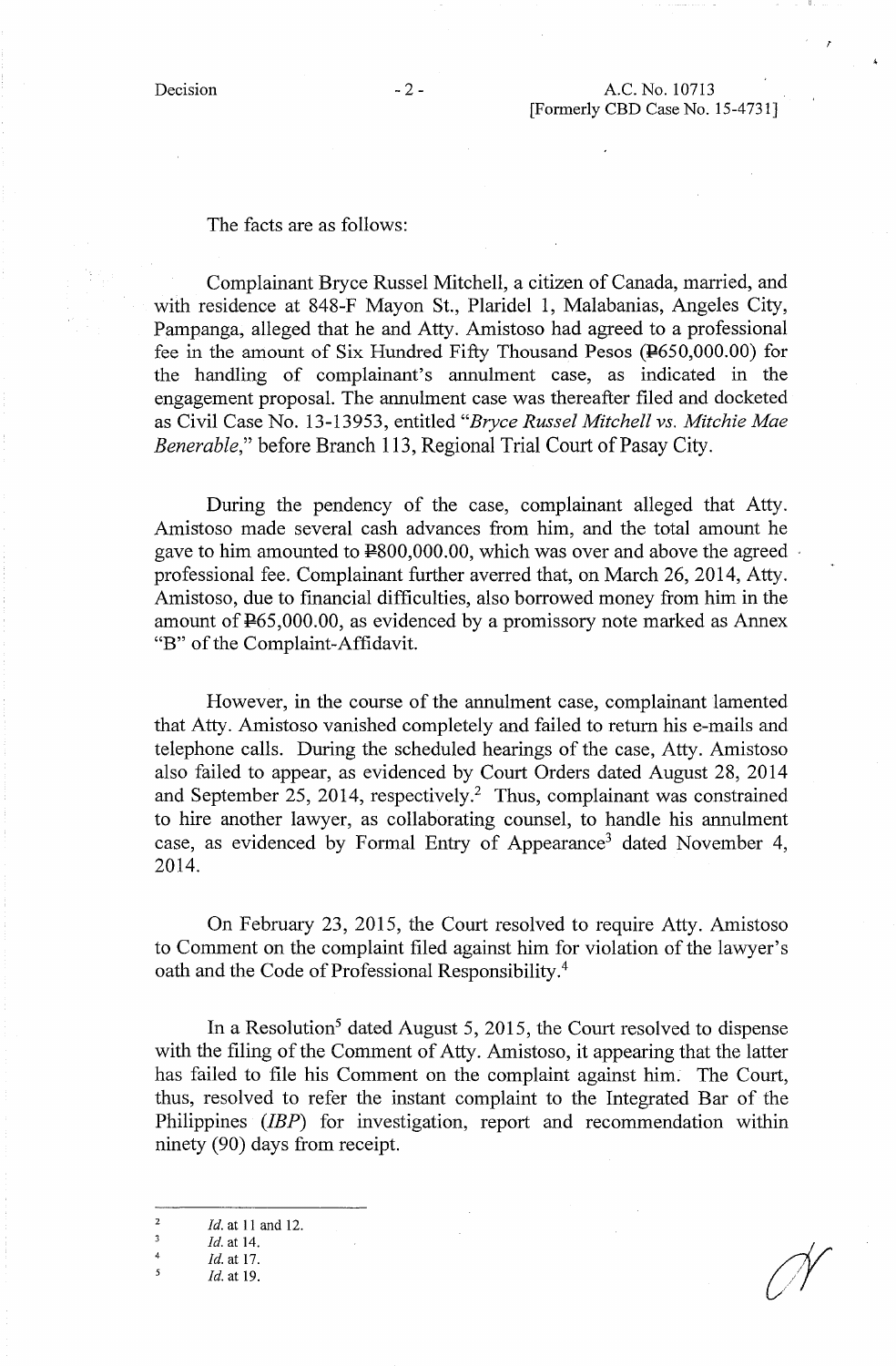Before the IBP, a mandatory conference was scheduled on November 26, 2015, but only the complainant appeared. The Commissioner then proceeded to direct the IBP staff to locate the addresses of Atty. Amistoso. Succeeding notices of the conference were sent to Atty. Amistoso's other addresses, but the latter still failed to appear during the scheduled conferences. Thus, on March 9, 2016, the Commissioner ordered the conference tenninated and directed the parties to file their respective Position Papers. Both parties, however, failed to file their Position Papers. Thus, the instant case was submitted for report and recommendation.

In its Report and Recommendation<sup>6</sup> dated November 10, 2017, the IBP-Commission on Bar Discipline *(IBP-CBD)* recommended that Atty. Amistoso be suspended from the practice of law for two (2) years for his breach of duties under Canons 17 and 18, and Rule 16.04 of the Code of Professional Responsibility.

In a Resolution<sup>7</sup> dated June 29, 2018, the IBP-Board of Governors adopted and approved, with modification, the IBP-CBD's report and recommendation, and instead recommended that Atty. Amistoso be suspended from the practice of law for two (2) years and fined in the amount of Ten Thousand Pesos  $(410,000.00)$ . It, likewise, recommended that Atty. Amistoso be ordered to return to the complainant the amount of Eight Hundred Sixty-Five Thousand Pesos (#865,000.00).

## *RULING*

We sustain the findings of the IBP-CBD, except its recommended penalty.

Disciplinary proceedings against lawyers are *sui generis.* Neither purely civil nor purely criminal, they do not involve a trial of an action or a suit, but is rather an investigation by the Court into the conduct of one of its officers. Not being intended to inflict punishment, it is in no sense a criminal prosecution. Accordingly, there is neither a plaintiff nor a prosecutor therein. It may be initiated by the Court *motu proprio.* Public interest is its primary objective, and the real question for determination is whether or not the attorney is still a fit person to be allowed the privileges as such.<sup>8</sup>

6 *Id.* at 37-42.

<sup>7</sup>  *Id.* at 35-36.

*Ylaya v. Atty. Gacott,* 702 **Phil.** 390,407 (2013).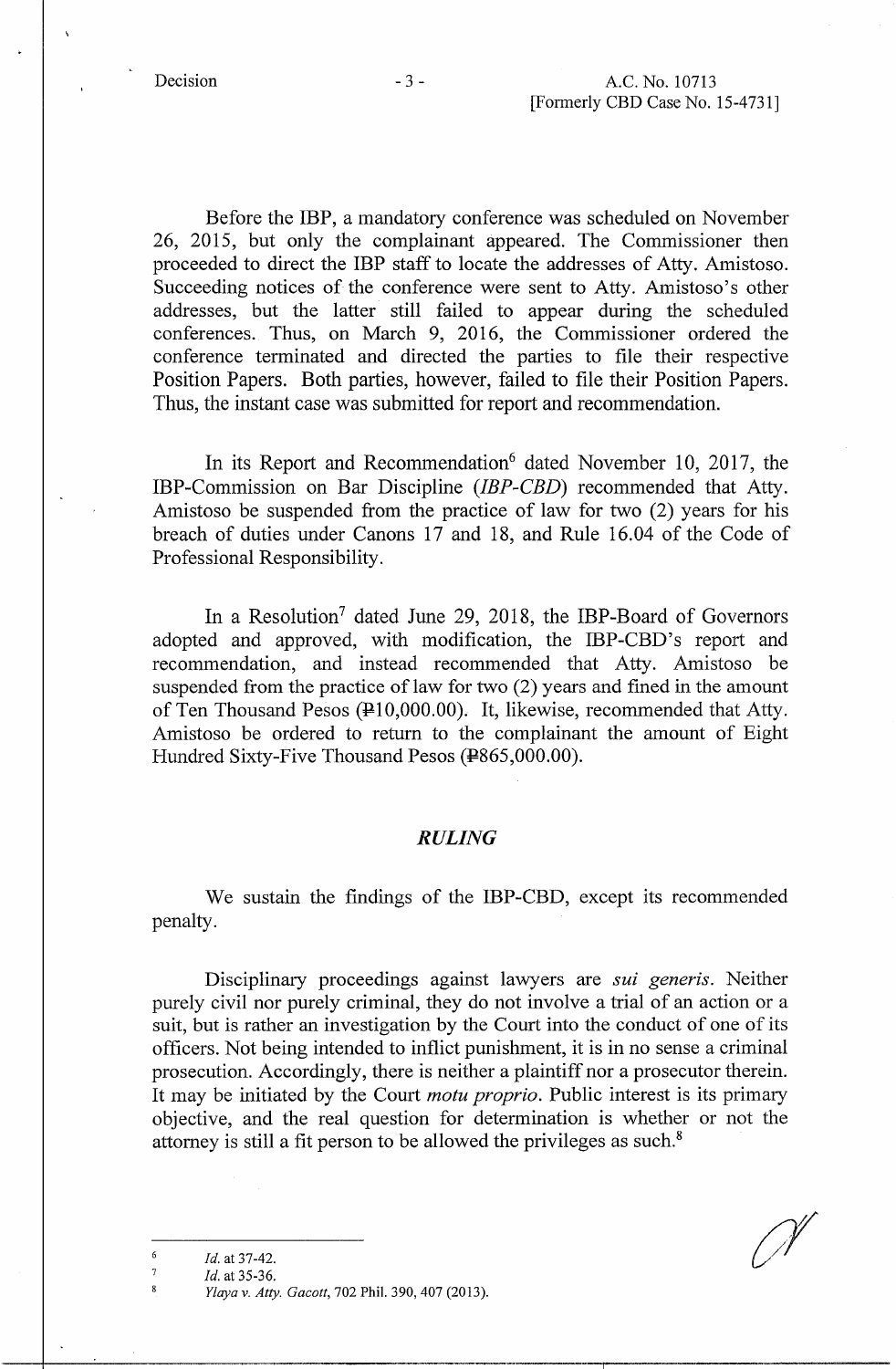Hence, in the exercise of its disciplinary powers, the Court merely calls upon a member of the Bar to account for his actuations as an officer of the Court with the end in view of preserving the purity of the legal profession and the proper and honest administration of justice by purging the profession of members who by their misconduct have proved themselves no longer worthy to be entrusted with the duties and responsibilities pertaining to the office of an attorney.<sup>9</sup> Corollary, an administrative proceeding against a lawyer continues despite the desistance of a complainant, or failure of the complainant to prosecute the same, or *as in this case,* the failure of respondent to answer the charges against him despite numerous notices.

Here, the Court has given Atty. Amistoso several opportunities to answer the complaint against him yet no answer came. From the records, the Resolution dated February 23, 2015 sent by the Court to Atty. Amistoso was received by the latter on March 26, 2015 per Court's Registry Return Card No. 23101, yet he failed to comply with the Court's reminders.

The natural instinct of man impels him to resist an unfounded claim or imputation and defend himself. It is totally against our human nature to just remain reticent and say nothing in the face of false accusations. Silence in such cases is almost always construed as implied admission of the truth thereof. Consequently, we are left with no choice but to deduce his implicit admission of the charges levelled against him. *Qui tacet consentive videtur.*  Silence gives consent. This instant administrative case will, thus, proceed despite Atty. Amistoso's unwillingness to cooperate in the proceedings.

In the instant case, records show that complainant engaged the services of Atty. Amistoso for the filing of a civil case for annulment of marriage. However, despite such agreement, complainant lamented that Atty. Amistoso failed to comply with his undertakings without giving any valid reason, as shown by his failure to attend the court hearings for the annulment case. He, likewise, failed to communicate with complainant, without any reason, thus, left his client's cause in quandary.

It must be stressed that no lawyer is obliged to advocate for every person who may wish to become his client, but once he agrees to take up the cause of his client, the lawyer owes fidelity to such cause and must be mindful of the trust and confidence reposed in him. Among the fundamental rules of ethics is the principle that an attorney who undertakes an action impliedly stipulates to carry it to its termination, that is, until the case becomes final and executory. A lawyer is not at liberty to abandon his client and withdraw his services without any reasonable cause and only upon

. .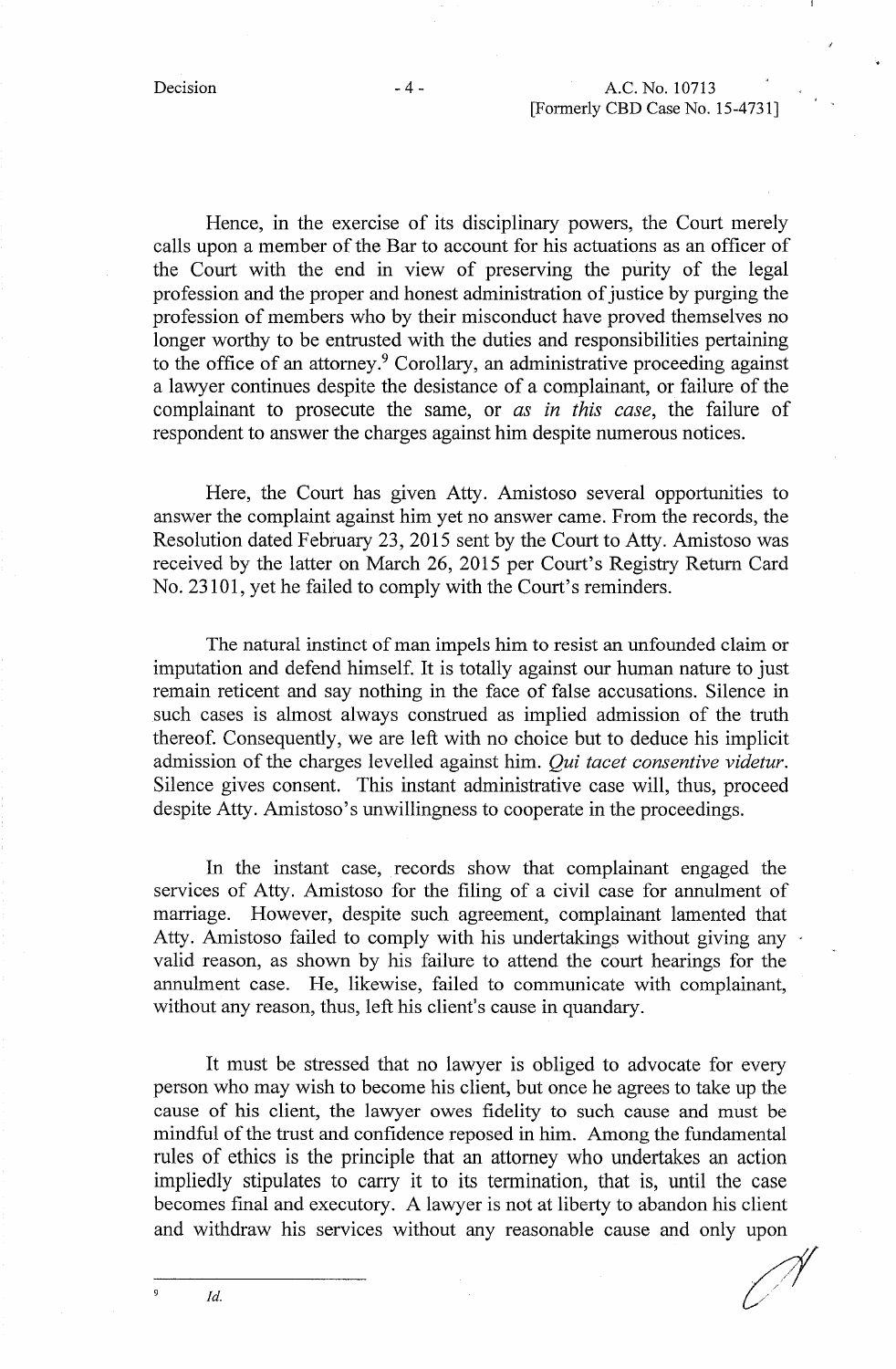notice appropriate in the circumstances. Any dereliction of duty by a counsel affects the client. 10

Canon 18, Rule 18.03 requires that a lawyer "shall not neglect a legal matter entrusted to him, and his negligence in connection [therewith] shall render him liable." What amounts to carelessness or negligence in a lawyer's discharge of his duty to his client is incapable of an exact formulation, but the Court has consistently held that the mere failure of a lawyer to perform the obligations due his client is *per se* a violation.<sup>11</sup> Thus, by mere failing to attend court hearings with justifiable reasons, and simply vanishing in thin air, Atty. Amistoso was remiss in the discharge of his responsibility. He, thus, violated the Code of Professional Responsibility.

Further, it likewise appeared that Atty. Amistoso obtained a loan from complainant in the amount of  $P65,000.00$ , and failed to return the same, as evidenced by the promissory note he issued in favor of the complainant, in violation of Rule 16.04 of the CPR. <sup>12</sup>

We have previously emphasized that it is unethical for a lawyer to obtain loans from complainant during the existence of a lawyer-client relationship between them. The Court has repeatedly emphasized that the relationship between a lawyer and his client is one imbued with trust and confidence. And as true as any natural tendency goes, this "trust and confidence" is prone to abuse. The rule against borrowing of money by a lawyer from his client is intended to prevent the lawyer from taking advantage of his influence over his client. The rule presumes that the client is disadvantaged by the lawyer's ability to use all the legal maneuverings to renege on his obligation. Suffice it to say, the borrowing of money or property from a client outside the limits laid down in the CPR is an unethical act that warrants sanction.<sup>13</sup>

Aside from Atty. Amistoso's violation of his duties as a lawyer. We also find deplorable his defiant stance against the IBP and the Court as demonstrated by his repetitive disregard of the IBP's directives, and the Court's orders to file his comment on the complaint. He has missed all scheduled hearings set by the IBP. Due to his non-chalant attitude on the proceedings before the IBP and the Court, this case has dragged on for years. There is, thus, no question that his failure or obstinate refusal without

<sup>10&</sup>lt;br> *Venterez v. Atty. Cosme,* 561 Phil. 479, 485 (2007).<br> *U<sub>nyay</sub>*, *Atty. Cosatt, surva* poto 9.

<sup>&</sup>lt;sup>11</sup> *Ylaya v. Atty. Gacott, supra* note 8.<br><sup>12</sup> Rule 16.04 - A lawyer shall not borrow money from his client unless the client's interests are fully protected by the nature of the case or by independent advice. Neither shall a lawyer lend money to a client except, when in the interest of justice, he has to advance necessary expenses in a legal matter he is handling for the client.<br>*I*<sup>13</sup> *Yuv. Atty. Dela Cruz*, 778 Phil. 557, 564 (2016).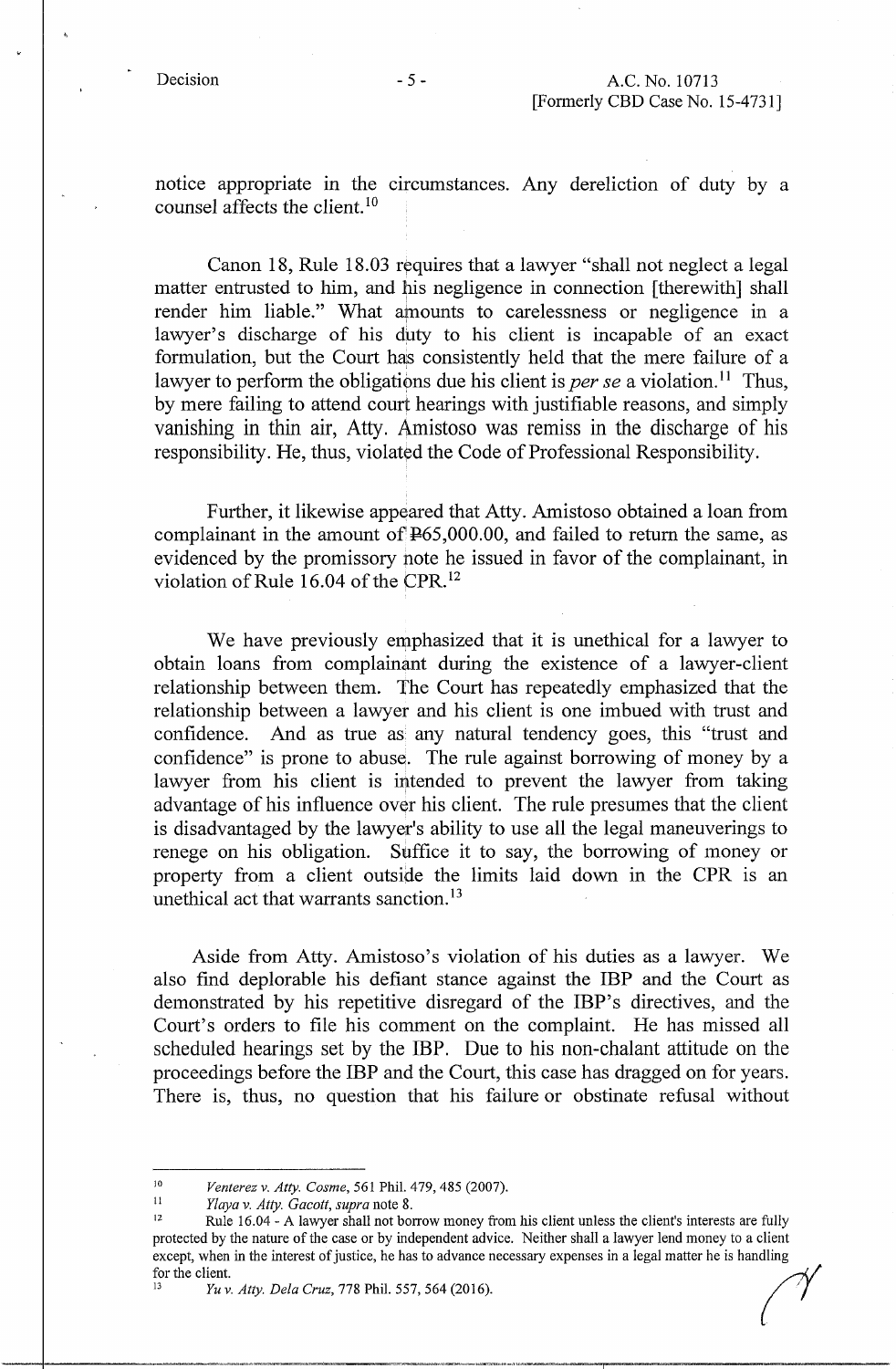justification or valid reason to comply with the IBP's directives and the Court's orders indicate a lack of respect for rules and procedures. <sup>14</sup>

As an officer of the court, it is a lawyer's duty to uphold the dignity and authority of the court. The highest form of respect for judicial authority is shown by a lawyer's obedience to court orders and processes. Considering Atty. Amistoso's propensity to disregard not only the laws of the land but also the lawful orders of the Court, it only shows him. to be wanting in moral character, honesty, probity and good demeanor.

#### *PENALTY*

A member of the Bar may be penalized, even disbarred or suspended from. his office as an attorney, for violation of the lawyer's oath and/or for breach of the ethics of the legal profession as embodied in the Code of Professional Responsibility. For the practice of law is "a profession, a form. of public trust, the performance of which is entrusted to those who are qualified and who possess good moral character." The appropriate penalty for an errant lawyer depends on the exercise of sound judicial discretion based on the surrounding facts.<sup>15</sup>

In the instant case, Atty. Amistoso demonstrated not just a negligent disregard of his duties as a lawyer but a wanton betrayal of the trust of his client, the Court, and the public, in general. His acts constitute malpractice and gross misconduct in his office as an attorney. Atty. Amistoso's misconduct, and appalling indifference to his duty to his client, the courts and society render him unfit to continue discharging the trust reposed on him. For the injury he caused to the complainant because of his malpractice, he must be made to suffer the commensurate penalty. Thus, we deem a three-year suspension from. the practice of law an appropriate penalty for Atty. Amistoso's gross misconduct in his professional dealings with the complainant.

Further, the Court would have required Atty. Amistoso to return the moneys which he received as attorney-in-fact for handling the annulment case of complainant, however, due to lack of evidence, we cannot detennine the exact amount Atty. Amistoso received as professional fees. Complainant failed to prove that he has actually paid the amount of  $4800,000.00$  as professional fees as the records are devoid of evidence showing any proof of payment. The unsigned engagement proposal, while it contains the proposed professional fee, cannot be raised as evidence to prove that he had actually paid such amount to Atty. Amistoso.

14 15 *POJ Caspe v. Atty. Mejica,* 755 Phil. 312,321 (2015). *Jimenezv. Atty. Francisco,* 749 Phil. 551,574 (2014).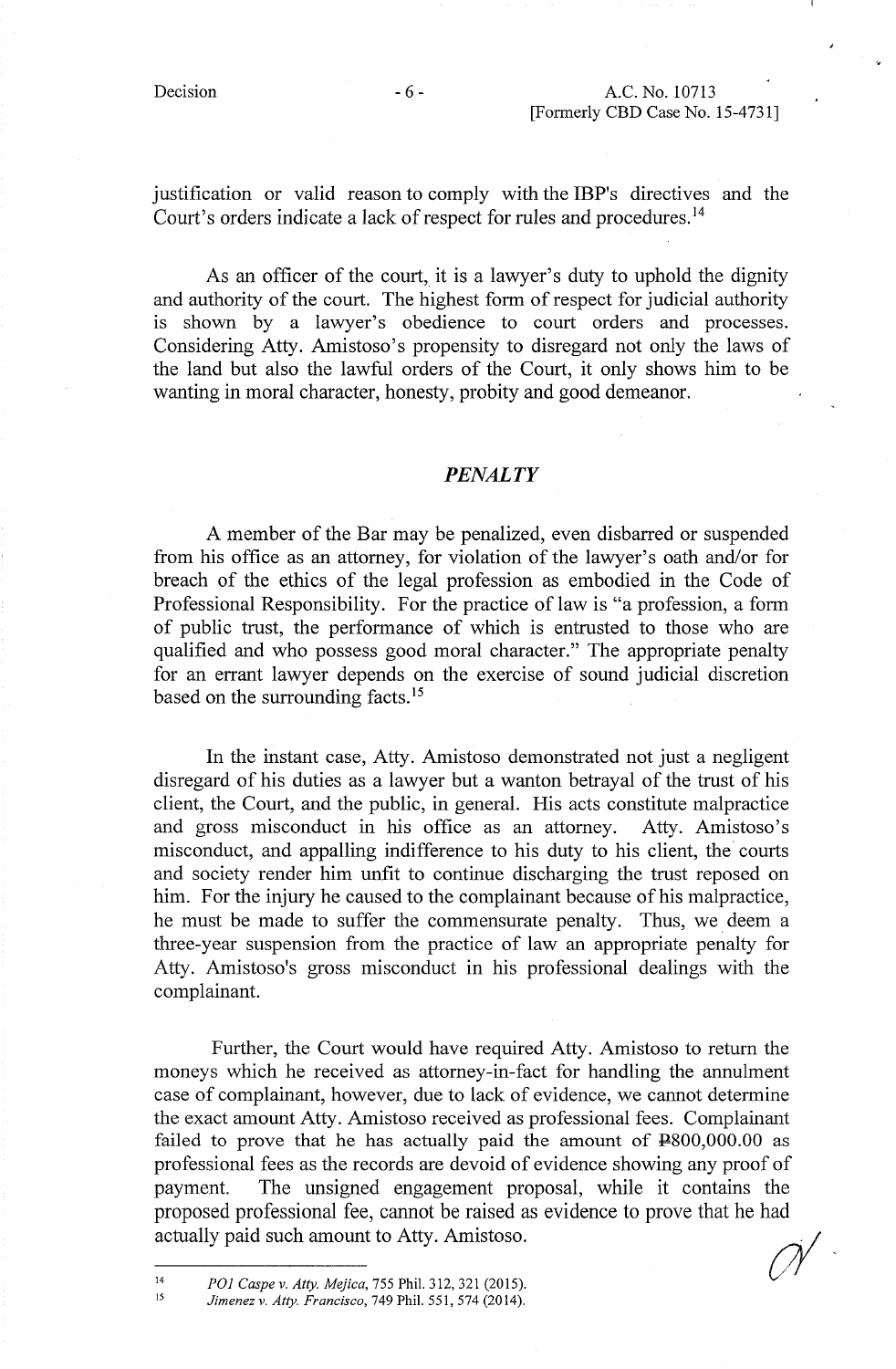$\ddot{\cdot}$ 

As to the amount of  $F65,000.00$  which Atty. Amistoso borrowed from complainant due to the former's family's financial difficulties, We, likewise, cannot require Atty. Amistoso to return the same to complainant. In disciplinary proceedings against lawyers, the only issue is whether the officer of the court is still fit to be allowed to continue as a member of the Bar. Thus, the Court is not concerned with the erring lawyer's civil liability for money received from his client in a transaction separate, distinct, and not intrinsically linked to his professional engagement. 16 Accordingly, We cannot order Atty. Amistoso to make the payment for the P65,000.00 he borrowed from complainant.

**WHEREFORE,** the Resolution dated June 29, 2018 of the IBP-Board of Governors, which found respondent Atty. Juan Paolo F. Amistoso **GUILTY** of violation of the Lawyer's Oath and Rule 16. 04 of the Code of Professional Responsibility, is **AFFIRMED.** He is **SUSPENDED** for a period of three (3) years from the practice of law, effective upon receipt of this Decision. Atty. Amistoso is **WARNED** that a repetition of the same or similar offense shall be dealt with more severely.

Atty. Juan Paolo F. Amistoso is **DIRECTED** to formally **MANIFEST**  to this Court, upon receipt of this Decision, the date of his receipt which shall be the starting point of his suspension. He shall furnish a copy of this Manifestation to all the courts and *quasi*-judicial bodies where he has entered his appearance as counsel.

Let a copy of this Decision be furnished to the Office of the Bar Confidant, to be appended to the personal record of Atty. Amistoso as a member of the Bar; the Integrated Bar of the Philippines; and the Office of the Court Administrator for circulation to all courts in the country for their information and guidance.

This Decision shall be immediately executory.

#### **SO ORDERED.**

**DIOSDADO**  Chief Justice

*Yu v. Atty. Dela Cruz, supra* note 13, at 566.

16